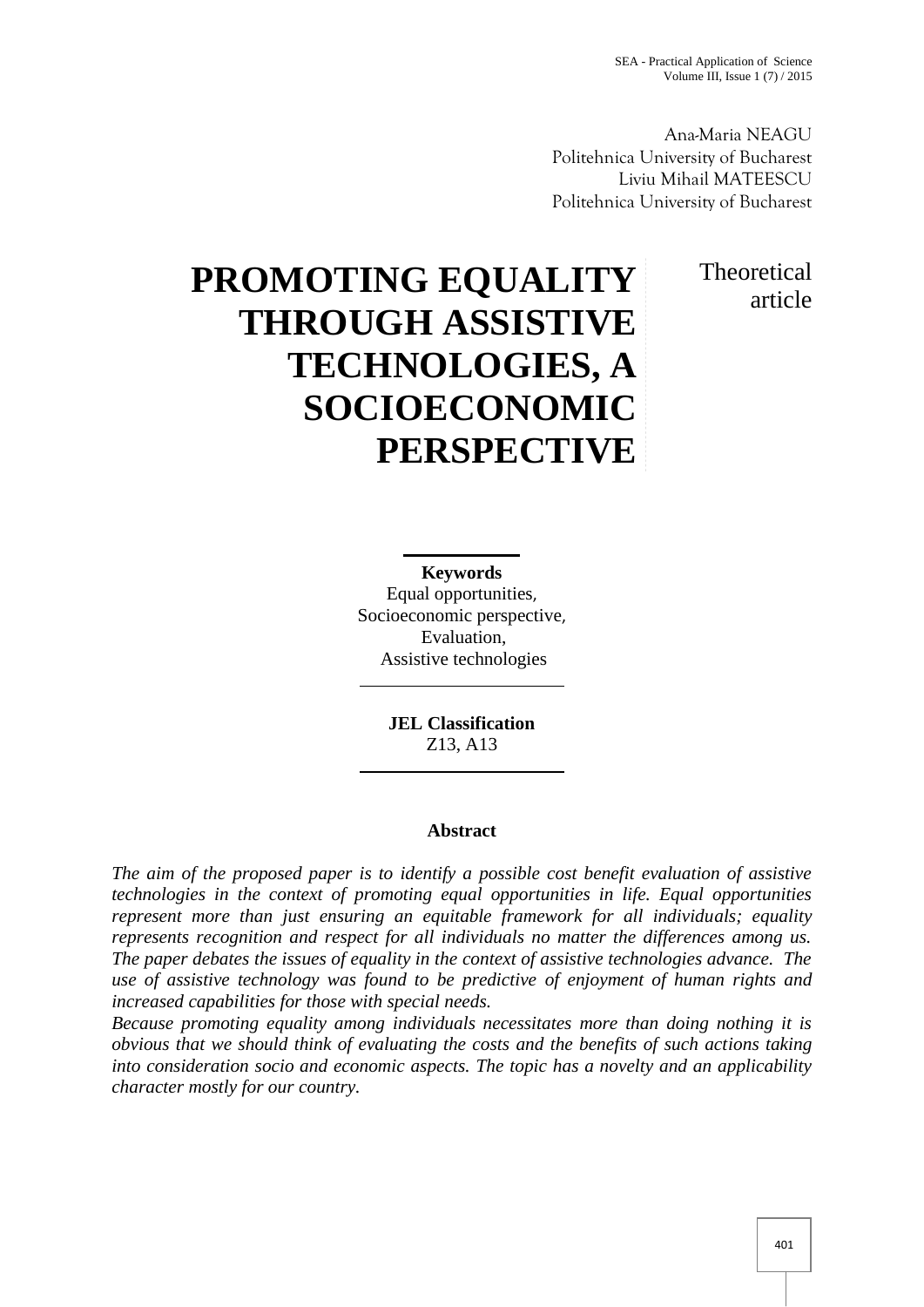## **1. Equality of chances**

Equal opportunities in the context of the XXI century represent a normative requirement. The context of economic crises that it is been following us for several years now implies centering our attention as economists towards diminishing costs and increase economic welfare. Society's welfare and civil rights empowerment obligate us to act in a spirit of ensuring equality among individuals. Natural free conditions for every one of us to act behave and live no matter physical differences, race gender or religion. European strategy "Europe 2020" underlines the importance of equality and mutual respect in the context of increased economic competitivity of citizens.

In this context such a topic of equal opportunities becomes more a mandatory requirement. The new context of obvious scarce resources and complexity -diversity of needs implies finding and promoting all necessary means to improve people's life. The economic impact of strategic decision in a context of budget constraints, austerity and cutting funds is directly felt by all of us and more than that by people with disabilities. There is more than ample evidence to suggest a strong relationship between disability and economic and social disadvantage.

In the economic and real context today many international institutions have drawn the attention on the current aging population trend. Within this context it is more than necessary to stimulate and encourage economic activity amongst all those who are willing and able to work, parents, grandparents and disabilities persons.

Equal opportunities in life especially for disabilities individuals necessitate much more effort from authorities and in equal measure from society in general. We believe that a disability person it is not necessarily a person with physical or mental deficit but the sum of all difficulties that an individual meats and could affect a normal development in society in general.

The subject of the present paper is extremely promoting challenging and complex because speaking of equal opportunities among healthy individuals it is very hard to achieve, hard to define and also hard to quantify. More than that speaking of equal opportunities in the context of disabilities individuals it is even more complex.

The aim of the present paper is to try to harmonize in direct manner concepts like: equality of chances, assistive technologies and economic aspects. A disability in general it is directly correlated to a greater effort for society, authorities, families and individuals and because economic aspects in this situation play an important role we could not neglect them.

#### **2. The role of assistive technologies in promoting equality of chances**

Technological advance, research and human progress allow nowadays integration of disabilities individuals in labor market. Information technology, assisted distance learning and teleworking are just a few solutions for a natural integration of disabilities individuals in current and social life.

According to Electronic and Information Technology Standards, Assistive technology (AT) refers to any item, piece of equipment, or system, whether acquired commercially, modified, or customized, that is commonly used to increase, maintain, or improve functional capabilities of individuals with disabilities. Given that the spectrum of disabilities varies widely in type and severity, AT encompasses an enormous range of devices, including mobility aids (wheelchairs, canes, and walkers), augmentative communication devices (voice synthesizers and communication boards), prosthetic and orthotic devices, and a myriad of adaptive computer equipment. B. O'Day and P. Corcoran (1994) synthesize that AT can be "low-tech" (a cup-holder for a wheelchair tray) or "high-tech"(brain-computer interfaces for communication and environmental control).

There is a lack of information in the public domain about the potential benefits and consequently a natural apprehension for service users on using and trusting assistive technology. Nowadays we use technology to manage our day-to-day lives, so it seems more than reasonable that we should use it to manage health and social care.

Although there are clearly recognized the novelty and substantial benefits of these technologies and the plus that bring disabilities individuals lives, there is very little information about their impact on equal opportunities.

In specialized literature authors believe that much concern has to be drawn on social impact of such technologies. It is more than clear that assistive technologies improves individual life and also improves the state of equality among individuals. People who are willing to work, to have a social life to enjoy all natural activities and are unable to participate in them because one or other disability thus not allow them, have this opportunity now. The use of assistive technologies by disabilities individuals could have as effect economic and social breakthrough. Increased self esteem, courage, motivation, independence, quality of life are just some of benefits from using AT.

The economic perspective in this context shadows free choice possibilities of disabilities. Not infrequently these persons confront with economic and social barriers that are not exactly negligible. In Table 1 we identified and categorized those barriers by source and impact.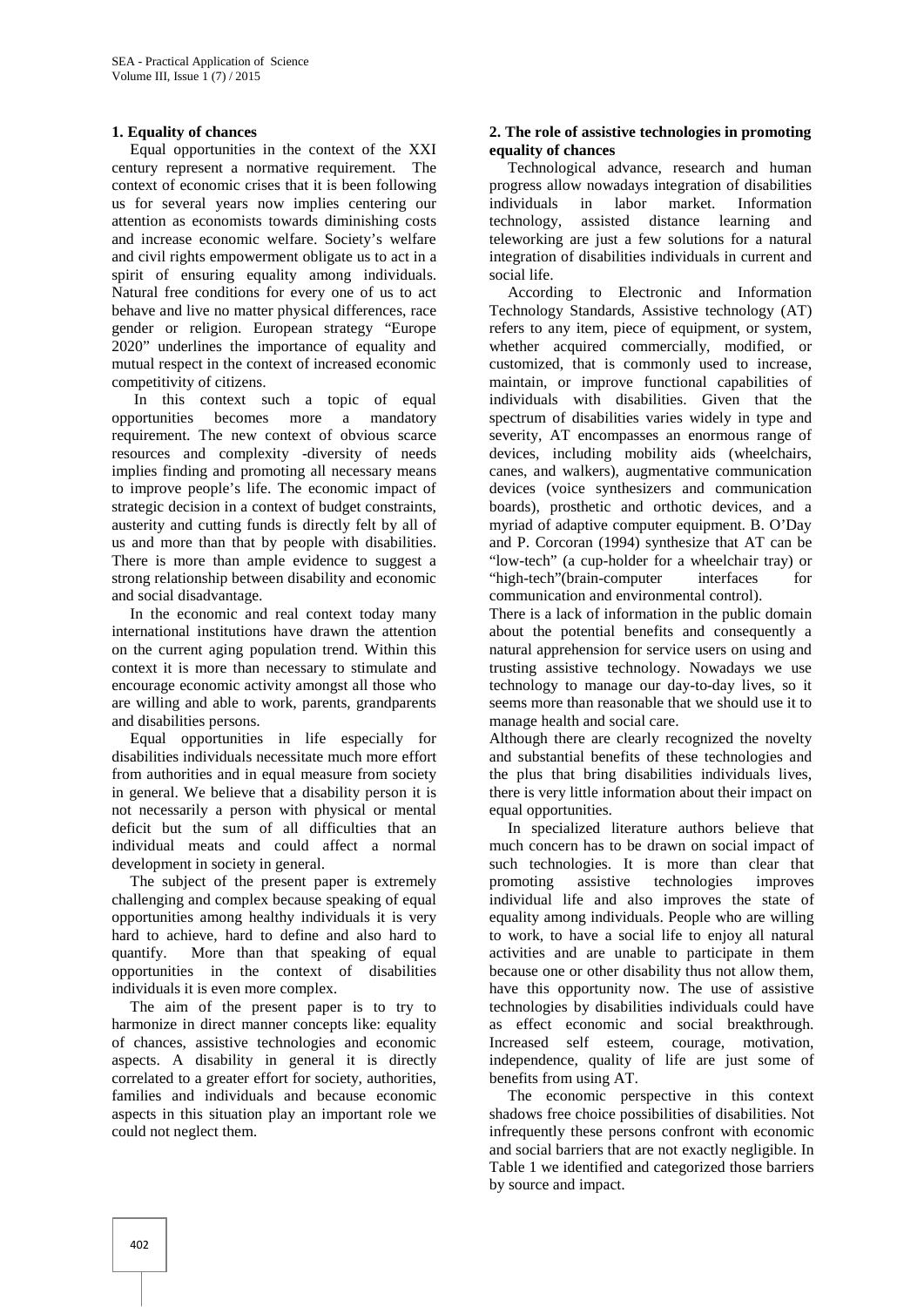The sum of all social and economical barriers it only stigmatizes, inhibit and glass ceiling any good will and motivation from disabilities individuals.

Such behaviors have serious repercussions in the economic field, disabilities individuals having to live on small incomes or with the help of social security or from there families income (as seen in Figure 1).

The situation it is not benefiting anyone because we must say that is a vicious circle in which individuals are captive. Lack of financial resources causes neglecting own health, reduced access to assistive technologies that help and improve there lives and eventually aggravation of sickness. Health problems causes more dependence on social security and low possibilities to provide for themselves so disabilities individuals become more and more dependent on what the state could give them.

### **3. A socioeconomic perspective of equal opportunities in the context of assistive technologies**

Disabilities individuals are significantly more likely than non-disabled people to be unemployed and economically inactive (Thornton, 2005). Rigg (2005) found that the median annual growth in earnings was 1.4% lower for disabled men and 0.6% lower for disabled women compared to their non-disabled counterparts. Disabilities people are also considered as being more likely to exit work much soon than non-disabilities individuals.

Miller, Gillinson, Huber (2006), refer to all disabilities people having the same choice, control and freedom as any other citizen – at home, at work, and as members of the community. This does not necessarily mean disabilities people doing everything for themselves' but it do mean that any practical assistance people need should be based on their own choices and aspirations'.

Hurstfield , Parashar Uand, Schofield (2007) believe that "a more continuous cost would be the additional practical, financial and emotional support services that would have to be made available for individuals to enable them to take responsibility for their own care package. Disabled and older people, and their relatives, will require information and education on managing the resources allocated to them and, in some cases, acting as employers". Also disabilities individuals usually confront with the situation of employing personal assistants and/or purchasing services and therefore have to face a service cost.

In general speaking costs and benefits of promoting equality for disabilities persons include: support, welfare benefits and taxes, social inclusion and exclusion.

The costs of not respecting equality of opportunities in the context of assistive technologies could be manly directly and indirectly

correlated with technologies. We underline the presence of only a small number of producers for such technologies in the market and therefore absence of competivity and presence of high prices.

Another cost directly related to access to assistive technologies is related to the absence or under financing of such technologies which make them to be generally very expensive, the costs of their research and development is often overwhelming. Another directly related cost with these technologies it is the disproportionality between supply and demand for such devices, the demand is much higher than supply and therefore the price for such technologies is substantial. Besides those directly identified and evaluated costs from an accountant point of view we can also enumerate economic costs, with time to identify necessary technology and producer in the market, opportunity costs, tradeoffs between an increase in individual standard of life and decrease of family standard of living .

An important problem in identifying exactly the costs and benefits necessary for this analysis represent the lack of macroeconomic data that could be attributed to the argument that disability benefits are transfer payments and hence redistributive costs. Such opinion practically states that rather than seeing them as an investment those costs are actually measurable economic benefits (Hurstfield J, Parashar Uand Schofield K, 2007).

As early 1970 Berkowitz and Johnson (1970), have tried to estimate costs associated with disability. Theoretically speaking, these costs must include both losses in tax receipts, extra transfers towards disability benefits for the exchequer, lower incomes for disabled people, out of pocket expenses or direct additional costs of disability as well as the social and psychological costs. However, in reality it is difficult to estimate all these costs.

Given the capacity of AT to improve quality of life independence, and economic productivity, providing individuals with the financial means to purchase assistive devices could be economically sensible. (Li, Sellers, 2009)

As for identified benefits we can enumerate: higher self- esteem, capacity to earn own money, some independence, wage gains, aggregate cost savings and improved control over resources.

There are, ongoing efforts to test out approaches that attribute monetary values to these qualitative aspects (Burge, P, Gallo F and Netten A, 2006) and to address the methodological issues of valuing benefits and outcomes from social care programmes (Netten, A., Forder, J. and Shapiro, J. 2006). In addition, the availability of data varied according to the type of costs. Data on the costs of specific aspects of care, for example, informal care, cost variations by setting and types of assistance were extensive, especially at the individual level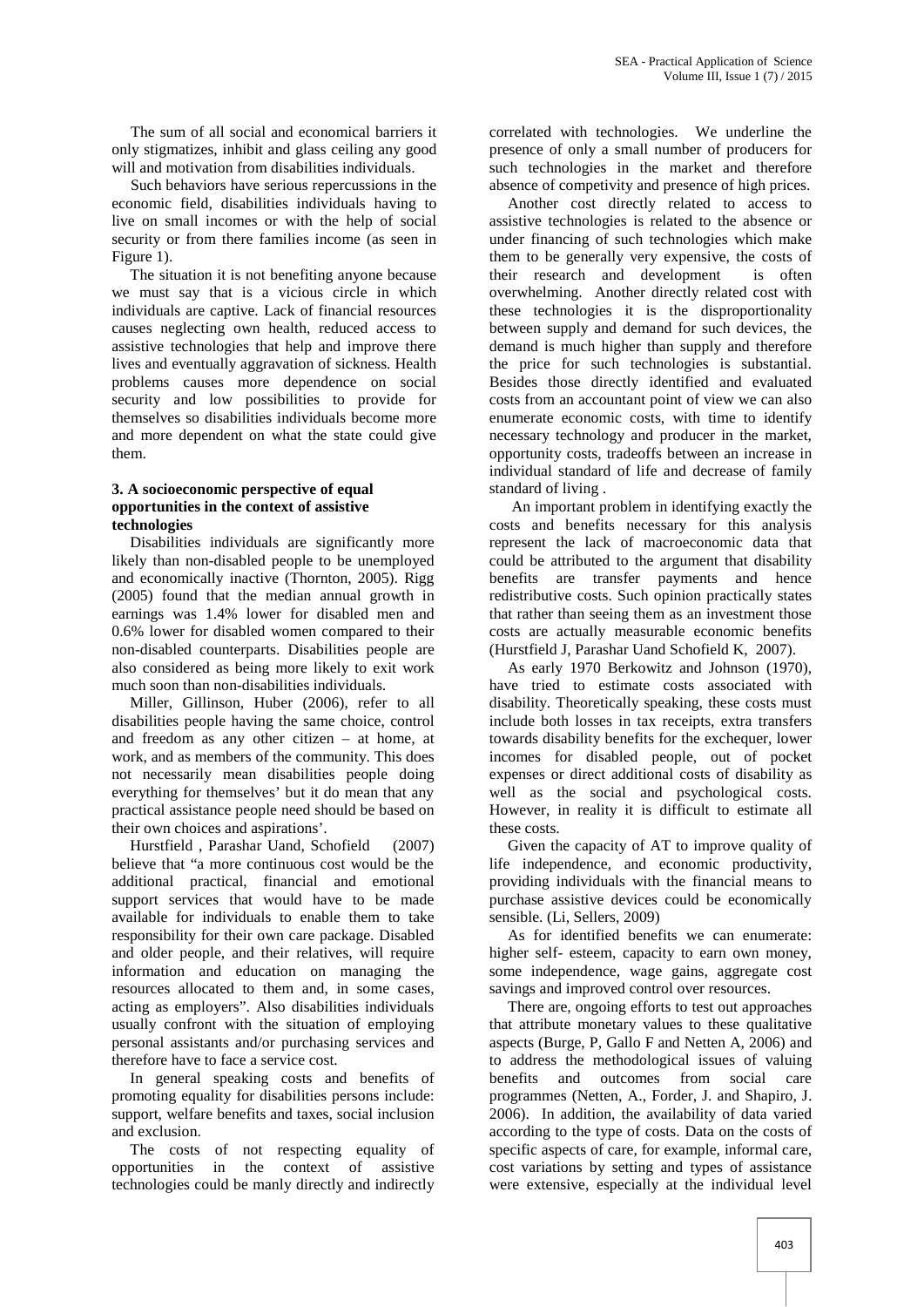(Tibble, 2005; Smith et al, 2004; Burchardt and Zaidi, 2003).

A report by the Social Exclusion Unit (2006) has provided an estimate of the cost to the economy from the relatively lower employment rate of older workers, including older disabled people. The study put the cost to the economy at £19-£31 billion a year in lost output and taxes and increased social payments. It also pointed to the cost to employers who are potentially losing out on skilled workers. The report argues that reduced spending on intensive services, including health services, is among the benefits of increasing participation in society for older people.

It is even more difficult to evaluate the benefits in the case of interventions targeted at disabilities people. The economical benefits are more visible but due to the tricky nature of assessing improved quality of life or health status of such individuals social benefits are more hidden. In this context state assistance it is rather seen as a transfer payment with no immediate social benefits.

Macroeconomic benefits associated with the use of assistive technology refer to earnings due to higher labor force participation , total cost savings , scale economies through special support , control over resources. Besides economic benefits of stricto sensu economic nature we can identify welfare benefits as motivation, confidence and independence in activities, increased participation in social life. The benefits of such technologies are perhaps more difficult to quantify but in terms of human impact are more directly.

As a general conclusion we must say that the support which "society provides to disabilities people is generally not appropriate or fitted to the person, including service provision that is unduly bureaucratic and fragmented across delivery agencies". (Hurstfield J, Parashar Uand Schofield K 2007 )

Trying to summarize the issues discussed in this paper and in special literature generally we can say that the policies and practices do not pay enough attention to enabling disabled people to be active citizens.. Also in the literature although there are concerns to identify costs and benefits of promoting equal opportunities for disabilities individuals a common way hasn't been found until now. Studies presented and also our own opinions reflect the complexity of such approach. The role of technological advances, specific tools and assistive technologies is particularly important for ensuring a normal developing environment for all individuals, including those with disabilities. We must emphasize that in the context of economic crisis we are facing, social issues are becoming increasingly negligible, people are getting more pressed by their own problems and difficulties and forget to think

and behave as humans. For disabilities individuals such behavior is more than harmful.

#### **Reference list –**

**Journal article**

- [1]Berkowitz M. and Johnson W. (1970), Towards an Economics of Disability: A Magnitute and Structure of Medical Costs. *The Journal of Human Resources, Vol. 5*, No.3.
- [2]O'Day B. and P. Corcoran, "Assistive technology: problems and policy alternatives," *Archives of Physical Medicine and Rehabilitation,* vol. 75, pp. 1165-1169, October 1994.
- [3]Thornton, P. (2005) 'Disabled People, Employment and Social Justice', *Social Policy & Society, Vol. 4*, No.1, pp. 65-73.
- [4]Tibble, M. (2005) 'Review of existing research on extra costs of disability', *DWP Research Paper, Working Paper No. 21.*

#### **Book**

- [1]Burge, P., Gallo F and Netten A (2006), Valuing PSS outputs and quality changes, PSSRU
- [2]Burchardt and Zaidi (2003), Comparing incomes when needs differ: Equivalisation for the extra costs of disability in the UK, CASE Paper 64.
- [3]Hurstfield J, Parashar Uand Schofield K (2007) The costs and benefits of independent living, Published for the Department for Work and Pensions
- [4]Li, W., and Sellers. C. (2009) "Improving assistive technolog economics for people with disabilities: Harnessing the voluntary and education sectors." Science and Technology for Humanity (TIC-STH), 2009 IEEE Toronto International Conference. pag 789-794
- [5]Miller P, Gillinson S, Huber J, (2006), Disabilist Britain: Barriers to Independent Living for Disabled People in 2006, Demos.
- [6]Netten, A., Forder, J. and Shapiro, J. (2006) Measuring Personal Social Services Outputs for National Accounts: Services for Older People, PSSRU Discussion Paper 2267/3, Personal Social Services Research Unit, University of Kent, Canterbury
- [7]Rigg, J. (2005) Labour Market Disadvantage amongst Disabled People: A Longitudinal Perspective, CASE Paper 103: Centre for Analysis of Social Exclusion.
- [8]Smith N, Middleton S, Ashton-Brooks K, Cox L, Dobson B, Reith L (2004) Disabled people's cost of living: Joseph Rowntree Foundation.
- [9]Social Exclusion Unit (2006) A Sure Start to Later Life.
- [10] Electronic and Information Technology Standards

Table No. 1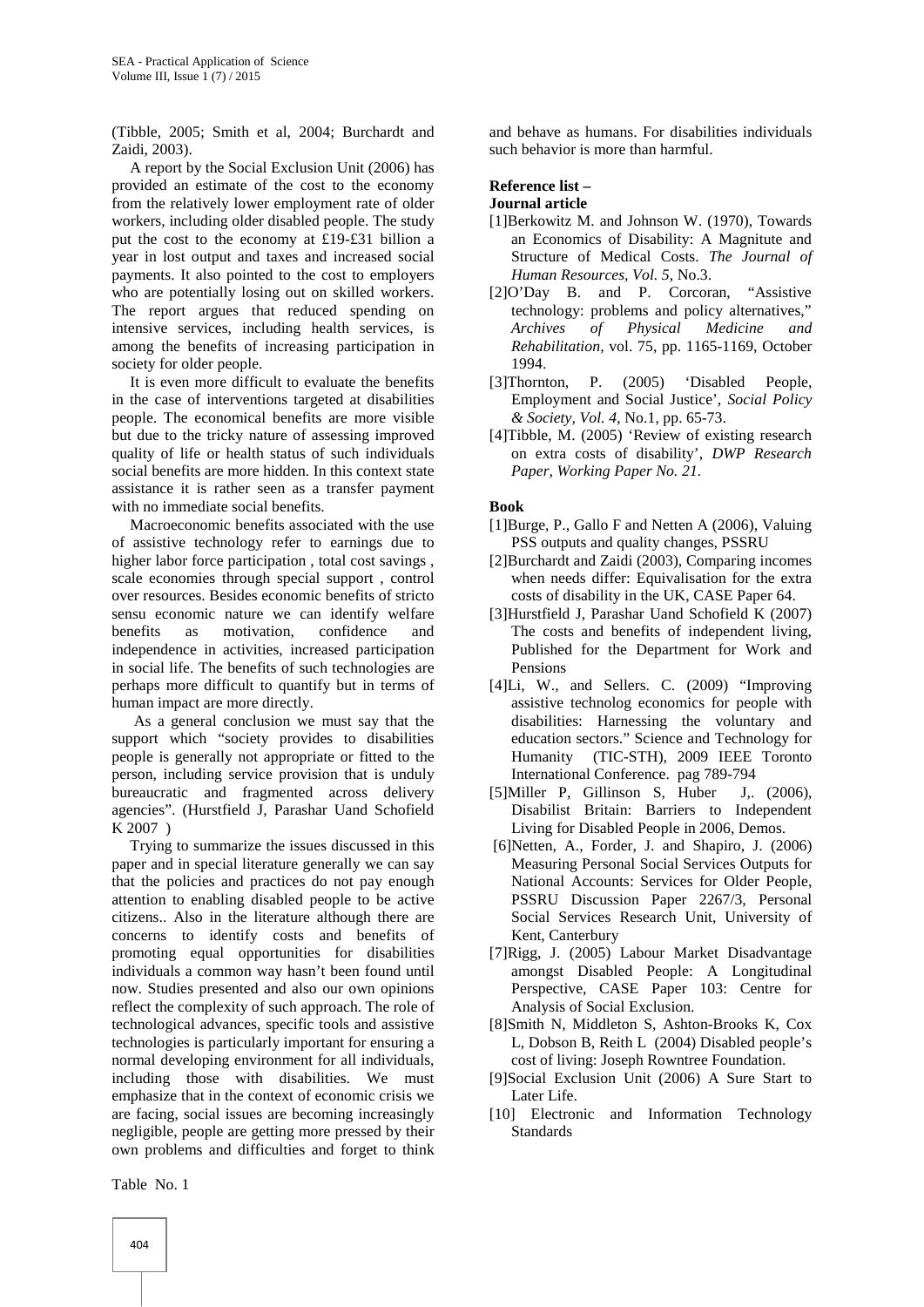| <i>Source</i>   | <b>Economic barriers</b>                | <b>Social barriers</b>             |
|-----------------|-----------------------------------------|------------------------------------|
| Impac           |                                         |                                    |
|                 | 1. employment barriers                  | a. mentalities,                    |
|                 | 2. no adapted work spaces               | b. ill will,                       |
|                 | 3. scarcity                             | c. contemptuous attitudes,         |
|                 |                                         | d. discrimination                  |
| Direct          |                                         | e. preconceived opinions           |
|                 |                                         | f. humiliations                    |
|                 |                                         | g. inappropriate behavior          |
|                 | 4. limited transportation possibilities | h. petty curiosity                 |
|                 | 5. no material and specialized support  | <i>i. no moral support</i>         |
|                 | 6. lack of infrastructure in general    | <i>j.</i> embarrassing situations, |
|                 |                                         | k. misunderstanding,               |
| <b>Indirect</b> |                                         | l. lack of patience                |

*Matrix of direct and indirect, social and economical barriers*

*Source:* Authors elaboration

*Figure No. 1.* The vicious circle of confinement for people with disabilities